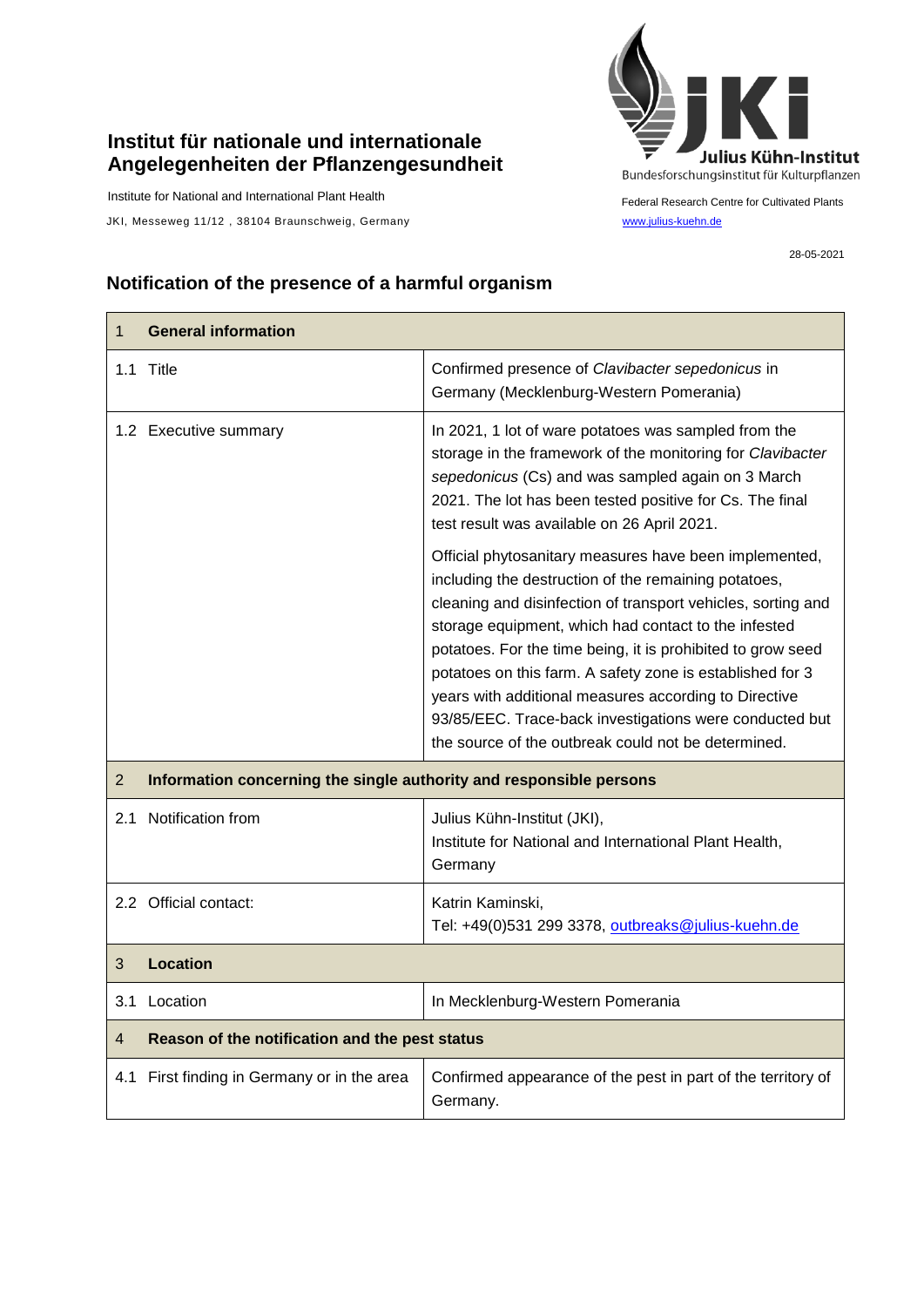|     | 4.2 Pest status of the area where the<br>harmful organism has been found<br>present, after the official confirmation.                 | Present: under eradication                                                                                                                                                                      |  |
|-----|---------------------------------------------------------------------------------------------------------------------------------------|-------------------------------------------------------------------------------------------------------------------------------------------------------------------------------------------------|--|
|     | 4.3 Pest status in Germany before the<br>official confirmation of the presence, or<br>suspected presence, of the harmful<br>organism. | Present: under eradication                                                                                                                                                                      |  |
|     | 4.4 Pest status in Germany after the<br>official confirmation of the presence of<br>the harmful organism.                             | Present: under eradication                                                                                                                                                                      |  |
| 5   | Finding, sampling, testing and confirmation of the harmful organism                                                                   |                                                                                                                                                                                                 |  |
| 5.1 | How the presence or appearance of<br>the harmful organism was found.                                                                  | Pest related official survey.                                                                                                                                                                   |  |
|     | 5.2 Date of finding:                                                                                                                  | 29-03-2021                                                                                                                                                                                      |  |
|     | 5.3 Sampling for laboratory analysis.                                                                                                 | Date of sampling: 10-02-2021                                                                                                                                                                    |  |
|     | 5.4 Name and address of the Laboratory                                                                                                | Landesamt für Landwirtschaft, Lebensmittelsicherheit und<br>Fischerei Mecklenburg - Vorpommern (LALLF M-V) -<br>Abteilung Pflanzenschutzdienst<br>Graf-Lippe-Str. 1<br>18059 Rostock<br>Germany |  |
| 5.5 | Diagnostic method                                                                                                                     | According to peer reviewed protocols.                                                                                                                                                           |  |
| 5.6 | Date of official confirmation of the<br>harmful organism's identity.                                                                  | 26-04-2021                                                                                                                                                                                      |  |
| 6   | Infested area, and the severity and source of the outbreak in that area                                                               |                                                                                                                                                                                                 |  |
| 6.1 | Size and delimitation of the infested<br>area.                                                                                        | 227 000 m <sup>2</sup>                                                                                                                                                                          |  |
|     | 6.2 Characteristics of the infested area<br>and its vicinity.                                                                         | Open air – production area: field (arable, pasture)<br>Other plant, part of a plant or plant product (ware<br>potatoes)                                                                         |  |
| 6.3 | Host plants in the infested area and its<br>vicinity                                                                                  | Solanum tuberosum                                                                                                                                                                               |  |
| 6.4 | Infested plant(s), plant product(s) and<br>other object(s).                                                                           | Solanum tuberosum (227 000 m <sup>2</sup> )                                                                                                                                                     |  |
|     | 6.5 Source of the outbreak                                                                                                            | The initial planting material of the infested lot came from<br>two different origins. The first part of the planting material<br>(6.4 t) originates in Mecklenburg Western-Pomerania and        |  |